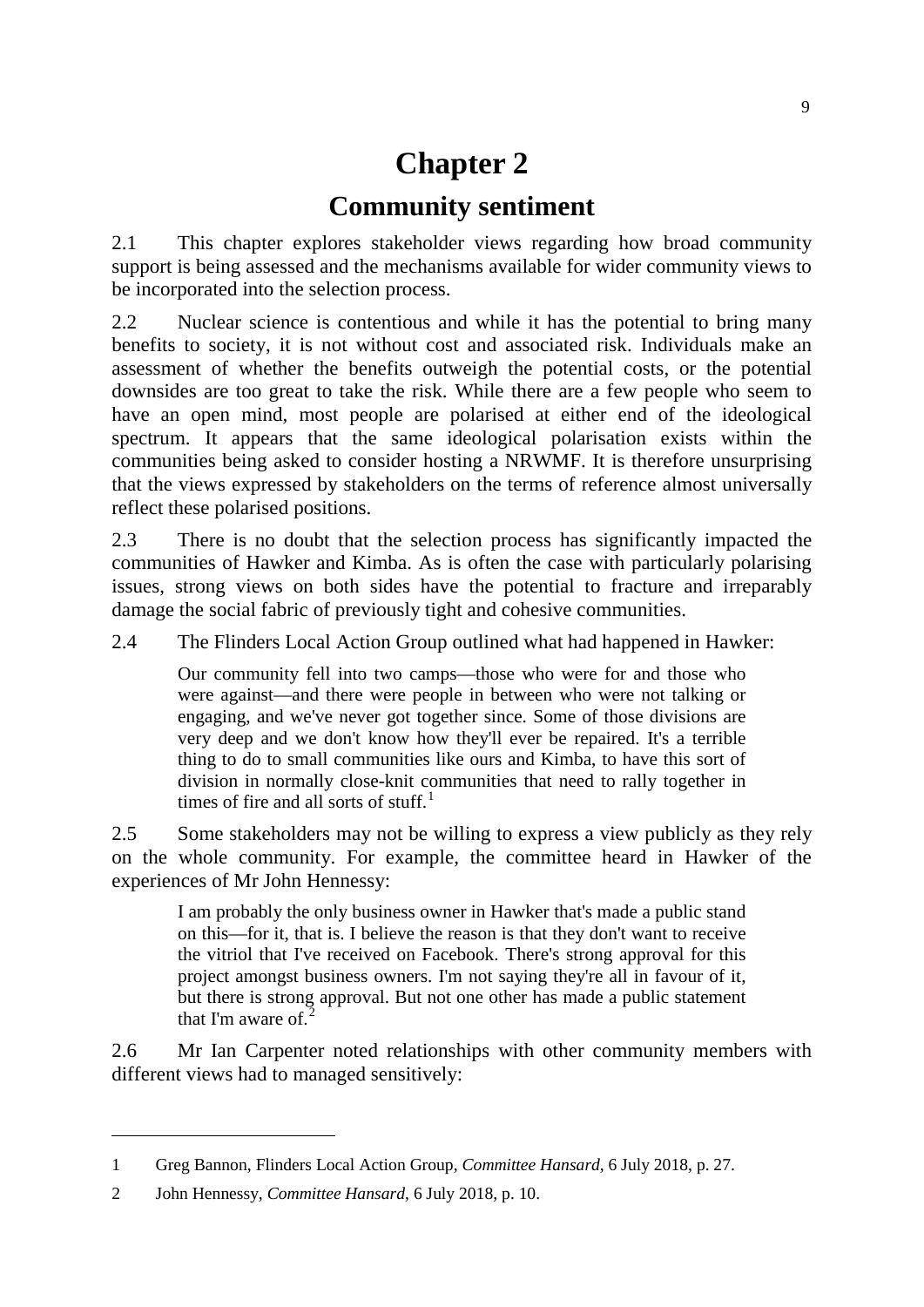I've got very good friends that are against it, and my answer to them is: 'Let's not talk about it. Let's stay friends. You've got your views; I've got mine. Let's leave it at that.' I'm not saying that that's happened all the way along. I have lost a good friendship over it.<sup>[3](#page-1-0)</sup>

2.7 Community division was also apparent within the Adnyamathanha community, the traditional owners of the site near Hawker:

This proposed waste facility threatens our cultural heritage and the process undertaken for its selection and assessment has fractured the social fabric of our community. [4](#page-1-1)

## **Broad community support**

2.8 The *National Radioactive Waste Management Act 2012* (the Act) does not require, define or specify a minimum level of 'broad community support' in selecting a site. Rather, it provides the Minister with broad discretion to make decisions in relation to nominations and site selection, taking into account comments received from the nominator and those with a right or interest in the land.<sup>[5](#page-1-2)</sup>

2.9 According to DIIS:

The Minister has committed that the Facility will not be placed in an unwilling host community or, in other words, a community in which it does not enjoy broad support (noting that no individual or group has a right of veto). Community support is an important but by no means the only factor that the Minister will consider in taking forward a nomination and selecting a site. $6$ 

## 2.10 More information was given at the hearing by Mr Bruce Wilson from DIIS:

[The Minister] will take into account the community support, he will take into account the technical factors associated with each site and the cost of establishing it at each site and he will form a view based on all those factors, taking into account how community support is determined.<sup>[7](#page-1-4)</sup>

2.11 DIIS has released community sentiment reports following earlier community votes, including the *Community Sentiment Survey* for Hawker (2016) and the *Summary of Engagement in Kimba* (2016). DIIS anticipates that more community sentiment reports will be released following the conclusion of further community consultation.<sup>[8](#page-1-5)</sup>

<span id="page-1-0"></span><sup>3</sup> Ian Carpenter, *Committee Hansard*, 6 July 2018, pp. 10–11.

<span id="page-1-1"></span><sup>4</sup> Adnyamathanha Traditional Lands Association, *Supplementary Submission 42.2*, p. 39.

<span id="page-1-2"></span><sup>5</sup> Department of Industry, Innovation and Science, *Submission 40*, p. 10.

<span id="page-1-3"></span><sup>6</sup> Department of Industry, Innovation and Science, *Submission 40*, p. 10.

<span id="page-1-4"></span><sup>7</sup> Bruce Wilson, Department of Industry, Innovation and Science, *Committee Hansard*, 2 August 2018, p. 29.

<span id="page-1-5"></span><sup>8</sup> Department of Industry, Innovation and Science, *Submission 40*, p. 10.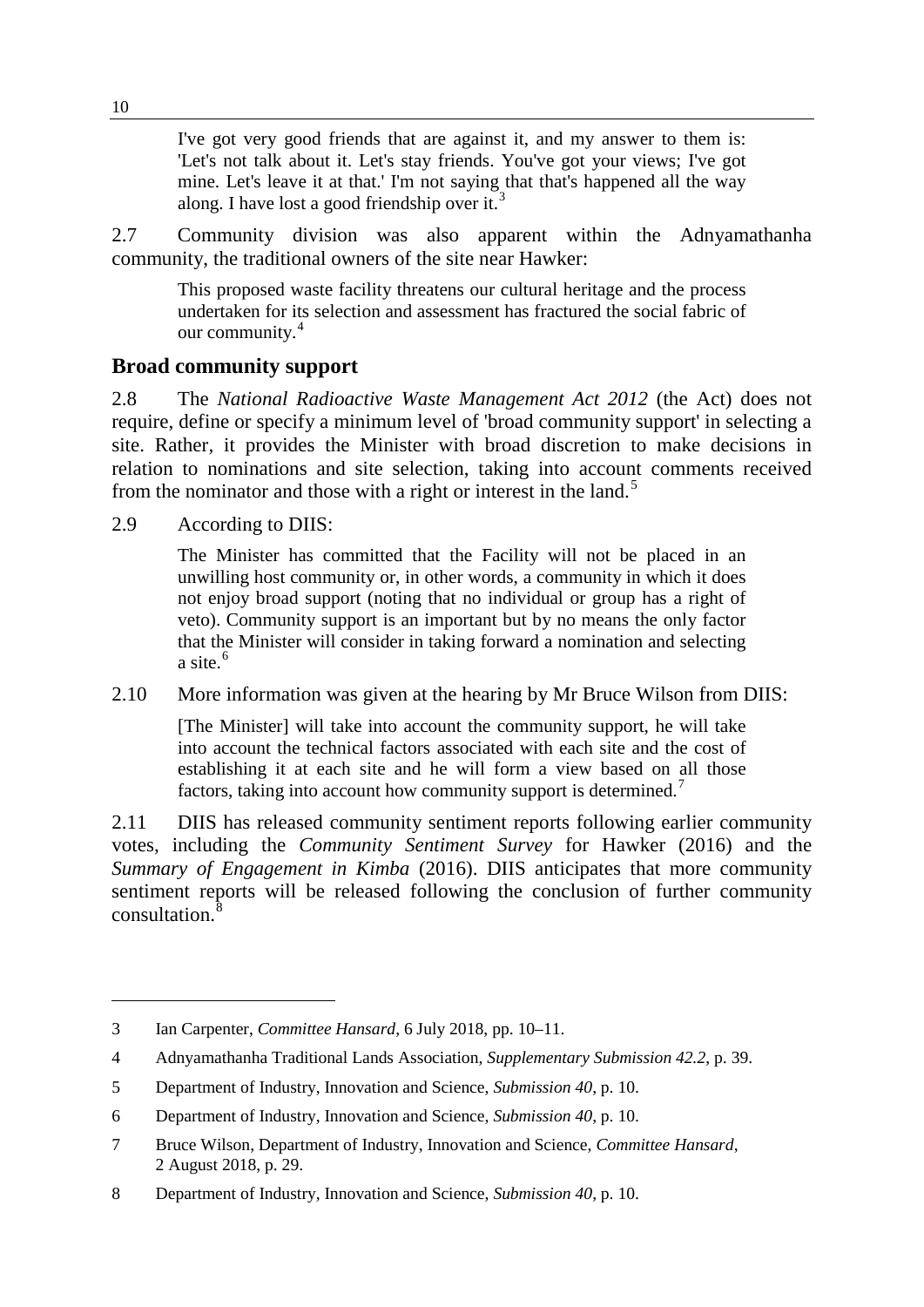2.12 Professor Peta Ashworth, Co-Chair of the Independent Assessment Panel (IAP), submitted that:

The need for 'broad community support' has always been a high priority of the site selection process…However, it was agreed that this criterion could not be assessed through the usual MCSA [Multi Criteria Site Analysis] process. Instead, it needed to be done in conjunction with potential host communities and affected stakeholders once they had time to consider all of the information about the NRWMF process.

Additionally, it was agreed that a combination of qualitative (observations, written submissions, face to face meetings and other engagement activities) and quantitative (surveys, polls) data would be required to inform the final decision making of the site selection process. The IAP cautioned that any insights in relation to community sentiment emerging from surveys, should be treated with care and only used in conjunction with all of the other information gathered through the consultation process.<sup>[9](#page-2-0)</sup>

2.13 The *Community Sentiment Survey* was conducted by ORIMA Research as part of the initial evaluation for those sites accepted as part of the initial nomination process, including Kimba and Hawker.

2.14 Following the nomination of additional sites in Kimba, the Australian Electoral Commission (AEC) was engaged by the District Council of Kimba to undertake a ballot of community sentiment for moving to Stage 2 of the selection process.

2.15 With respect to the community sentiment vote at the end of Phase 2, DIIS has indicated that:

The Kimba Council and Flinders Ranges Council will hold a community vote in each community from 20 August 2018 in a manner consistent with the provisions of the *Local Government (Elections) Act 1999*. The votes will be run by the Australian Electoral Commission on behalf of the two councils.[10](#page-2-1)

#### *Stakeholder comments*

-

2.16 A number of stakeholders highlighted the vagueness of the 'broad community support' concept being used in the selection process.<sup>[11](#page-2-2)</sup> For example, No Radioactive Waste in Kimba or SA argued that:

The definition of broad community support has been inconsistent throughout the entire process, with differences occurring both over time and between sites. Despite a strong focus on its need, no definitive definition of

<span id="page-2-0"></span><sup>9</sup> Professor Peta Ashworth, *Submission 52*, p. 3.

<span id="page-2-1"></span><sup>10</sup> Department of Industry, Innovation and Science, *Supplementary Submission 40.1*, [p. 1].

<span id="page-2-2"></span><sup>11</sup> See, for example, Toni Scott, *Submission 44*; Darren and Kellie Hunt, *Submission 80*; Australian Nuclear Free Alliance, *Submission 7*; Chloe Hanan, *Submission 61*; Ellenor Day, *Submission 67*; Justine Major, *Submission 16*; Jodie Joyce, *Submission 33*; and Brian Cant, *Submission 49*.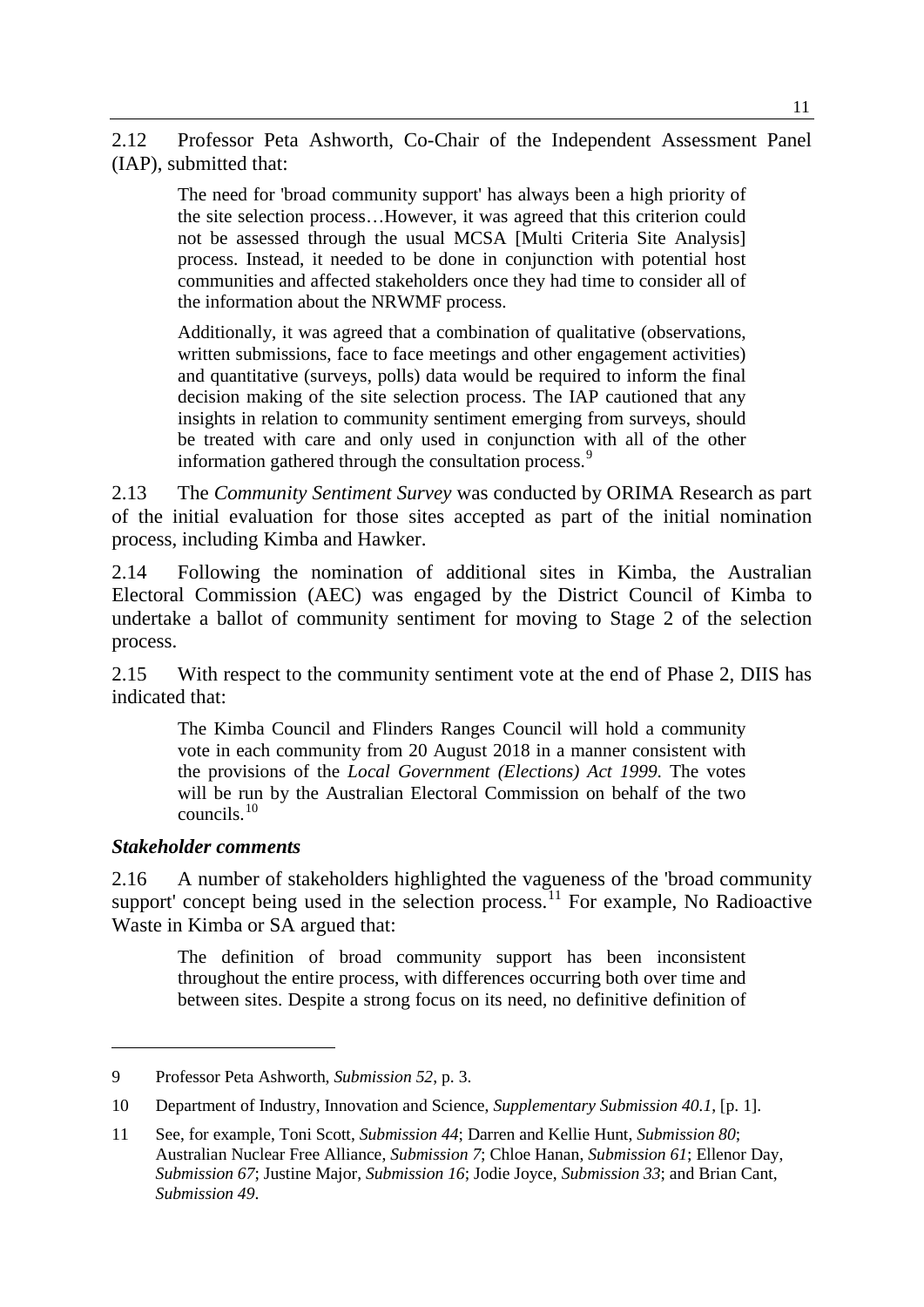'broad community support' has been given, allowing the Minister to effectively 'move the goal posts' at whim.<sup>1</sup>

2.17 At the public hearing in Kimba, Mr Peter Woolford from No Radioactive Waste in Kimba or SA noted that:

…with no definitive measurement of what constitutes broad community support this has caused much contention and a lack of trust in the process. It effectively allows the minister to manipulate a definition to suit his results. $^{13}$  $^{13}$  $^{13}$ 

2.18 The Conservation Council SA stated that:

…confidence in the decision-making process has been eroded by the flawed and divisive consultation, lack of definition and geographic definition of the community and stakeholders which, in the case of the Flinders community, almost 3 years into the process, has not been finalised.<sup>[14](#page-3-2)</sup>

2.19 Ms Sue Woolford noted that the clarity surrounding the measurement of community sentiment was not provided upfront:

All the information is just being strung out and given out in a little dribs and drabs. Be clear right from the start of the process, and define how it's being measured. That would have stopped a lot of angst in this community.[15](#page-3-3)

2.20 Mr Greg Bannon noted that a clear understanding of how community support is to be determined was needed to provide trust within the community:

…it will be a running sore if the logic—and the algorithm, as you say—is not known to us and it just comes out as a decision...<sup>[16](#page-3-4)</sup>

2.21 A number of submitters highlighted that both DIIS and Minister Canavan had indicated that around 65 per cent community support would be considered reflective of 'broad community' consent.[17](#page-3-5) For example, No Radioactive Waste in Kimba or SA stated in their submission that DIIS's Principle Advisor, Mr Bruce Wilson was reported to have said in May 2016 to a community gathering that:

There is no magic number.

…

<span id="page-3-0"></span><sup>12</sup> No Radioactive Waste in Kimba or SA, *Submission 46*, [p. 2].

<span id="page-3-1"></span><sup>13</sup> Peter Woolford, No Radioactive Waste in Kimba or SA, *Committee Hansard*, 5 July 2018, p. 34.

<span id="page-3-2"></span><sup>14</sup> Conservation Council SA, *Submission 55*, p. 3.

<span id="page-3-3"></span><sup>15</sup> Sue Woolford, No Radioactive Waste in Kimba or SA, *Committee Hansard*, 5 July 2018, p. 45.

<span id="page-3-4"></span><sup>16</sup> Greg Bannon, Flinders Local Action Group, *Committee Hansard*, 6 July 2018, p. 33.

<span id="page-3-5"></span><sup>17</sup> See also Darren and Kellie Hunt, *Submission 80*; and Heather Baldock, *Submission 64*.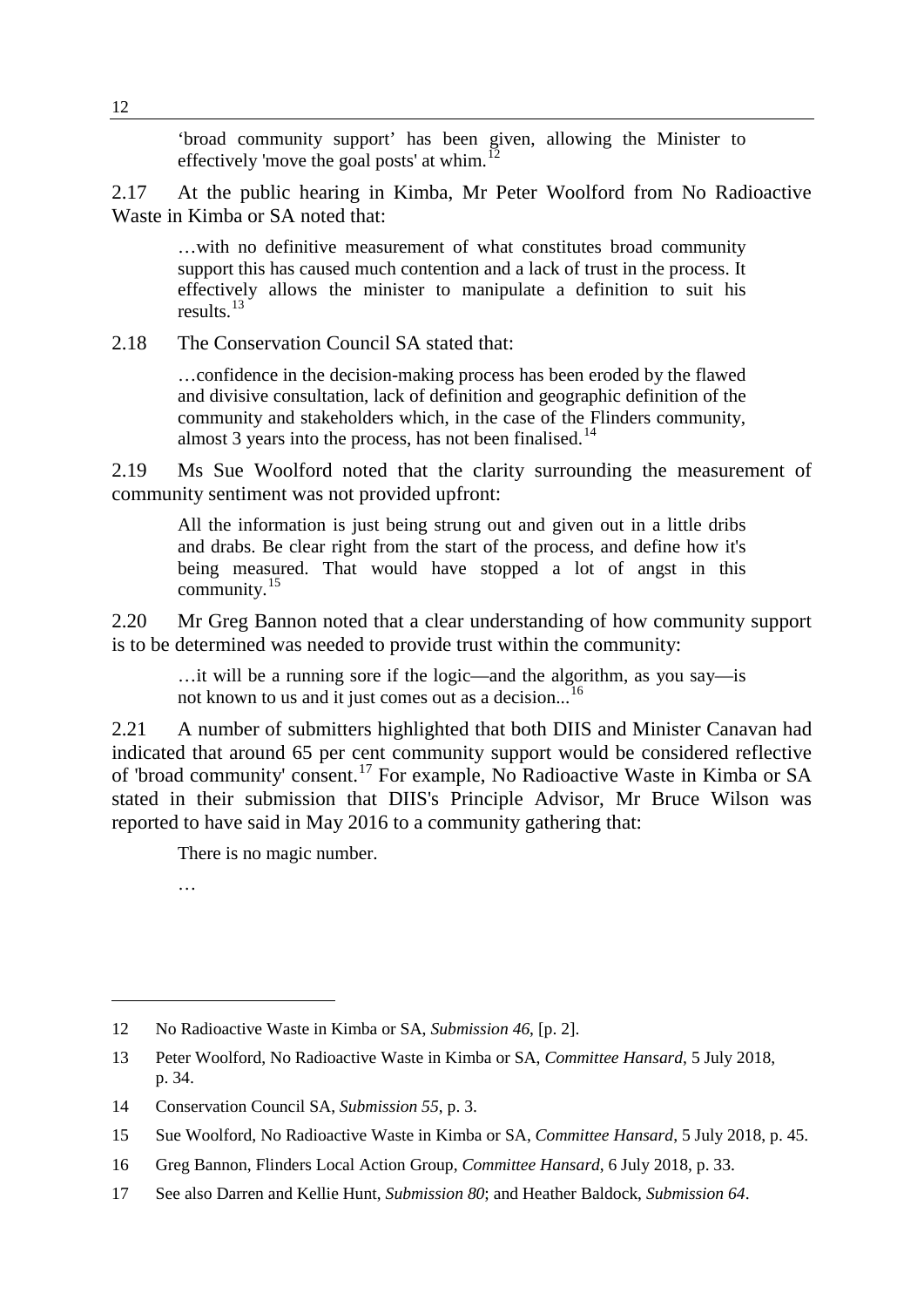The community survey indicated 65 per cent. Now I would think the Minister needed at least that, if not more, for a final siting decision.<sup>[18](#page-4-0)</sup>

2.22 No Radioactive Waste in Kimba or SA also submitted that:

In March 2017, then Senator Nick Xenophon put a question on notice to Minister Canavan asking him 'what does 'broad community consent' mean to the government?' and 'what percentage does the government say constitutes 'broad community consent?'' Minister Canavan replied that the support would need to be in the vicinity of 65%, and that submissions and 'neighbouring views' would also be taken into consideration. This figure of 65% was also given to us by Minister Canavan during several subsequent meetings.<sup>[19](#page-4-1)</sup>

2.23 Despite this declaration, the Minister chose to move to Phase 2 in Kimba with a level of support significantly less than 65 per cent. According to Mr Darren and Mrs Kellie Hunt:

Having stated in the Senate that he would require a number in the vicinity of 65% of the community voting to progress with the proposal, Minister Canavan chose to push Kimba into phase two of the process with a supporting vote of 57%. This result is subjective to the number of people who chose to participate in the vote, in actual fact those in support represented 49.94% of those within the community eligible to vote.<sup>[20](#page-4-2)</sup>

2.24 No Radioactive Waste in Kimba or SA provided their perspective on what should be considered broad community support:

We strongly believe that a percentage of 67% (two-thirds) of the community should be a minimum required level of support for this facility to proceed, and that this figure should be of ALL eligible voters, not only those who choose to vote... $^{21}$  $^{21}$  $^{21}$ 

2.25 In Hawker, Mr Greg Bannon clarified that, in his view, 'broad community support' has a different meaning to 'majority support':

More than just a majority; it's broad. That must imply—I mean, the citizens jury had a two-thirds majority. That to me is a fairly convincing broad majority. You can nitpick at a few per cent either way, but a majority is not enough. I think broad must have a certain margin in it.<sup>[22](#page-4-4)</sup>

<span id="page-4-0"></span><sup>18</sup> Natalie Whiting, 'Hawker locals reject nuclear dump proposed for Wallerberdina station at packed public hearing', *ABC News*, 7 May 2016, http://www.abc.net.au/news/2016-05- 07/locals-reject-wallerberdina-nuclear-dump-at-hawker-meeting/7393082 (accessed 30 July 2018).

<span id="page-4-1"></span><sup>19</sup> No Radioactive Waste in Kimba or SA, *Submission 46*, [p. 3].

<span id="page-4-2"></span><sup>20</sup> Darren and Kellie Hunt, *Submission 80*, [p. 2].

<span id="page-4-3"></span><sup>21</sup> No Radioactive Waste in Kimba or SA, *Submission 46*, [p. 3].

<span id="page-4-4"></span><sup>22</sup> Greg Bannon, Flinders Local Action Group, *Committee Hansard*, 6 July 2018, p. 33.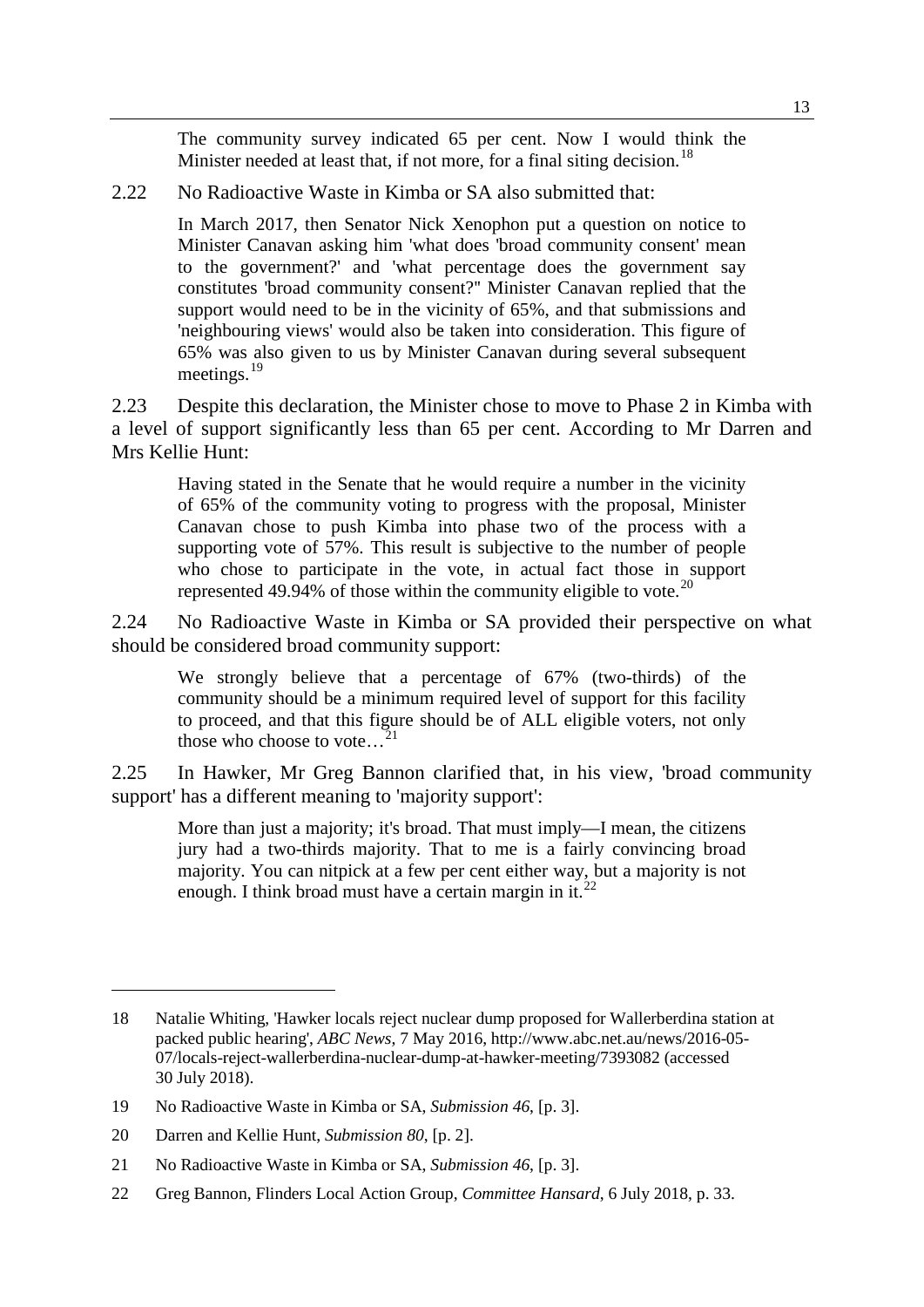2.26 While there were many criticisms of the 'broad community support' concept, some stakeholders argued in its defence.<sup>[23](#page-5-0)</sup> For example, Dr Ben Heard, a member of the IAP and Executive Director of Bright New World, explained that the IAP placed a heavy weighting on the criteria of an adequate level of support within a potential host community to progress to detailed assessment. In Dr Heard's assessment, the AEC vote in Kimba which returned a 57.4 per cent majority (from an 80 per cent response rate) represented 'an *adequate* level of support for progressing to further consultation'.[24](#page-5-1)

2.27 Mrs Kerri Cliff commented on the relatively high response rate for the voluntary vote:

…the fact that 88 per cent of the population participated in a vote is huge. In a voluntary vote anywhere in the world, that is a very high number of participation.[25](#page-5-2)

2.28 Dr Heard also noted that the notion of 'community support' is dynamic and influenced by the actions of stakeholders. Further, the measurement of community support will depend on whether stakeholder views are treated equally or given relative importance due to proximity or responsibilities for regional oversight and representation. Dr Heard concluded that:

Reducing 'broad community support' to a single number is an oversimplification of a complex process. This should be avoided.<sup>[26](#page-5-3)</sup>

2.29 DIIS outlined several reasons why it did not consider setting a mandated definition or threshold to be appropriate:

- The Act provides the Minister with absolute discretion over site nomination and selection decisions. Defining a minimum required threshold could undermine and interfere with the Minister exercising his future discretion in selecting a site.
- It is consistent with the Minister's absolute discretion under the Act that he or she be at liberty to make a decision based on his or her judgment as to what constitutes broad community support in the circumstances. The Minister is ideally placed to make that assessment.
- Defining a minimum threshold could also be inconsistent with approval processes that allow input from the community (such as EPBC and ARPANSA processes) and could interfere with the relevant decision makers' discretion under those processes.
- There is no precedent, nationally or internationally, that could authoritatively be used to set such a threshold in these or similar circumstances. Any threshold, by definition, would be arbitrary in nature.

<span id="page-5-0"></span><sup>23</sup> See also Frank Harris, *Submission 24*.

<span id="page-5-1"></span><sup>24</sup> Bright New World, *Submission 15*, [p. 4].

<span id="page-5-2"></span><sup>25</sup> Kerri Cliff, Working for Kimba's Future Group, *Committee Hansard*, 5 July 2018, p. 32.

<span id="page-5-3"></span><sup>26</sup> Bright New World, *Submission 15*, [p. 4].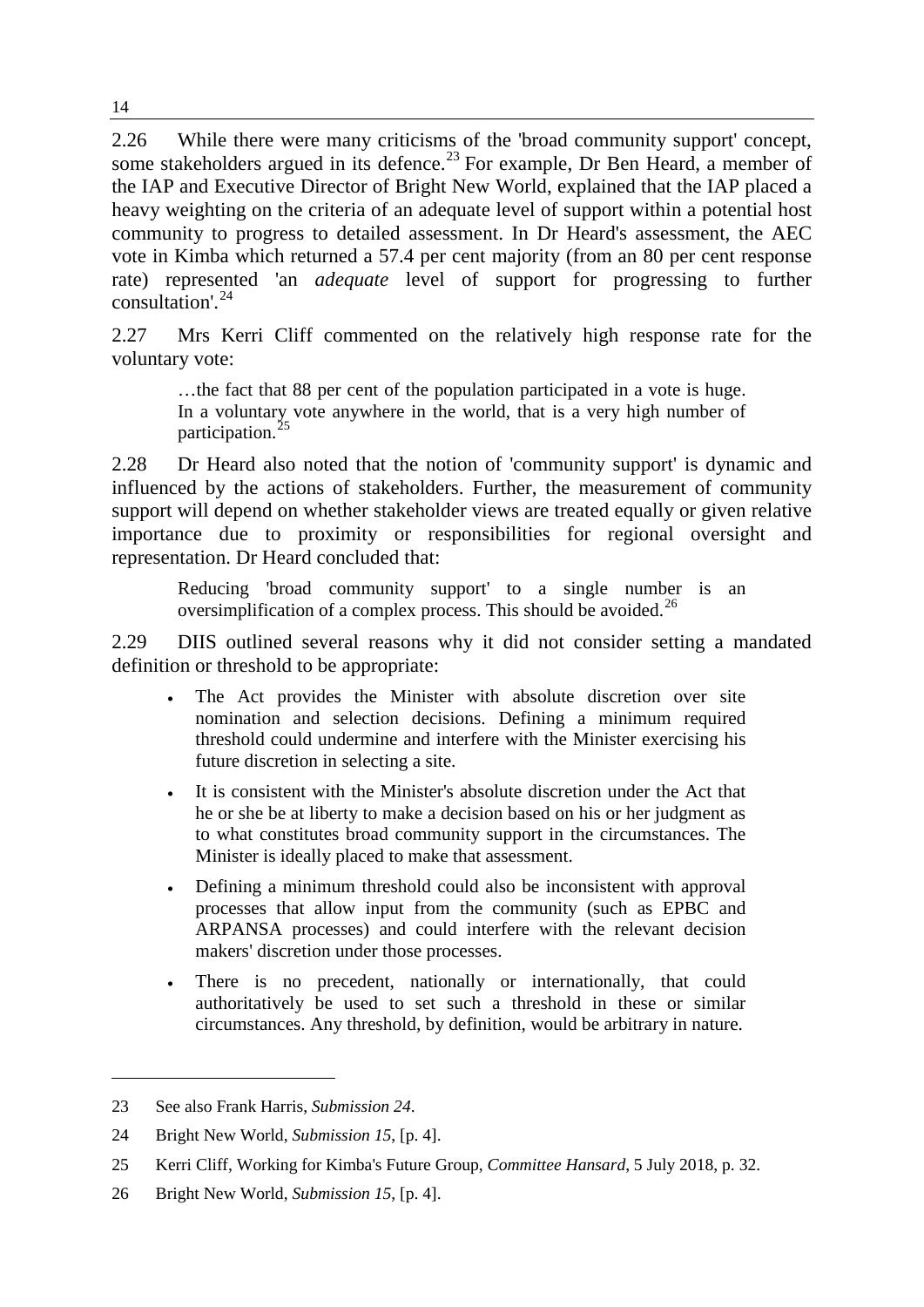• Furthermore, what constitutes 'broad community support' will necessarily vary depending on the different interest groups involved in a particular site. Setting a mandated threshold would (depending on where it is set) potentially disenfranchise minority elements of the community or result in a minority group having an automatic veto or dictating power over the majority.<sup>[27](#page-6-0)</sup>

2.30 Various stakeholders agreed that a number of factors, not just community support, were important in the site selection process. For example, Mrs Kerri and Mr Trevor Cliff believed that:

It is simply not a black and white issue and we elect our government representatives to make informed decisions based on all of the presented information. $^{28}$  $^{28}$  $^{28}$ 

2.31 Similarly, Mr Matthew and Mrs Megan Lienert submitted that:

We understand broad community support to be about assessing all the information gathered from a wide range of sources on the views and opinions of the facility moving forward to the next stage of the process. This information as a collective of evidence will then be used to determine if a majority of the community are in support of the facility…Broad community support must take into account those that will be mostly impacted in any way and should be based on evidence.<sup>[29](#page-6-2)</sup>

2.32 Indeed, some submitters from the Kimba region considered that there was broad community support to move further through the selection process.<sup>[30](#page-6-3)</sup>

*Voting process*

-

2.33 Various stakeholders were critical of the ORIMA Research survey process that was used to assess community sentiment for the original site nominations. For example, the No Dump Alliance submitted that:

This telephone survey was incomplete and inadequate because it did not survey the entire population of the area and was biased because it only surveyed residents with landline telephones. The flawed survey only asked residents if they wanted to proceed to the evaluation of the site and not actually build a facility. Flinders Ranges council residents have not had an opportunity for a complete postal vote conducted by the AEC.<sup>[31](#page-6-4)</sup>

<span id="page-6-0"></span><sup>27</sup> Department of Industry, Innovation and Science, *Submission 40*, p. 11.

<span id="page-6-1"></span><sup>28</sup> Kerri and Trevor Cliff, *Submission 65*, [p. 3].

<span id="page-6-2"></span><sup>29</sup> Matthew and Megan Lienert, *Submission 53*, [p. 2].

<span id="page-6-3"></span><sup>30</sup> See, for example, Daryl Koch, *Submission 75*; Melanie Orman, *Submission 77*; Katrina Koch, *Submission 28*; and Andrew Baldock, *Submission 38*.

<span id="page-6-4"></span><sup>31</sup> No Dump Alliance, *Submission 45*, p. 2.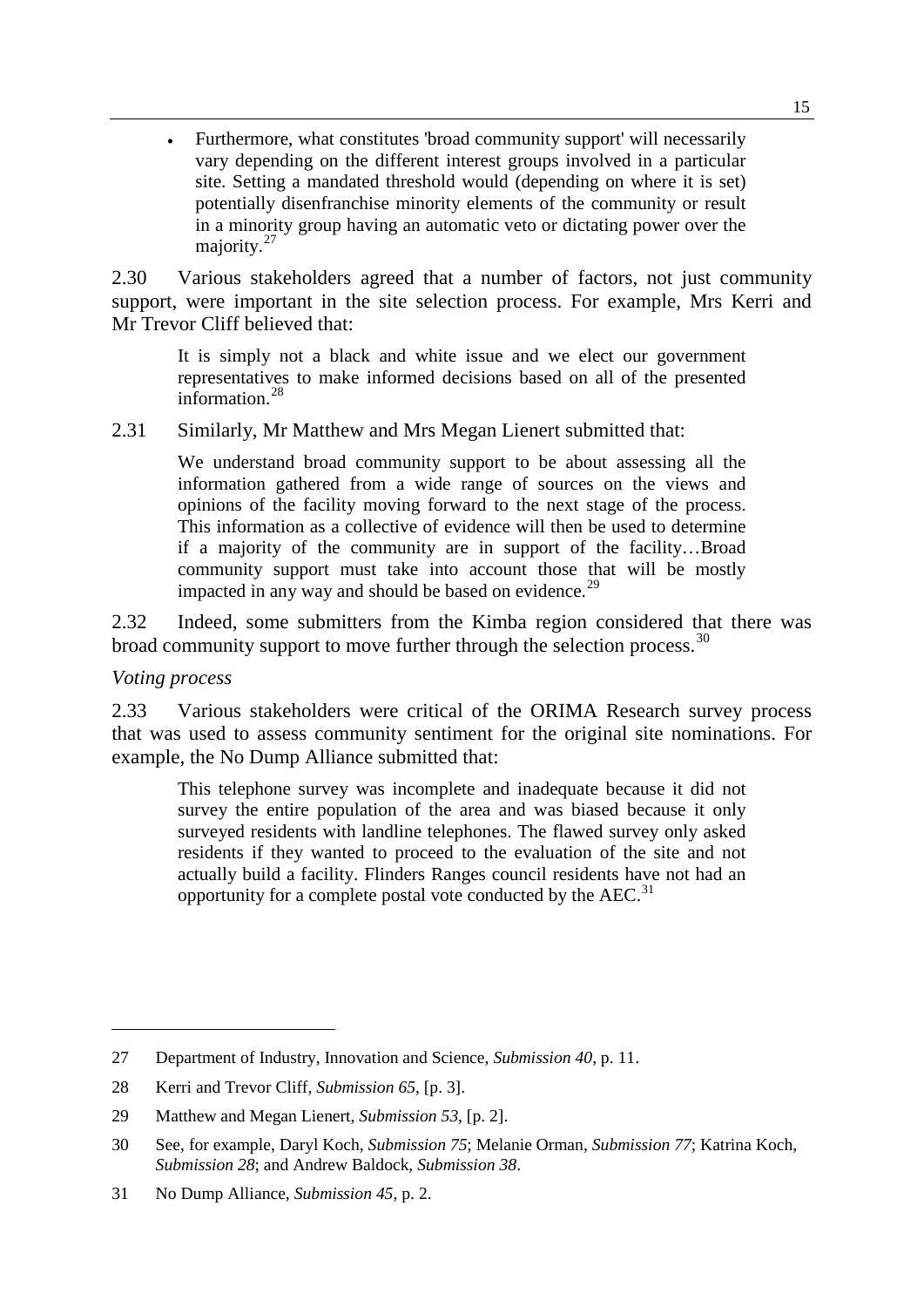2.34 The AEC was seen by stakeholders to be the preferred service provider for conducting ballots of the community.<sup>[32](#page-7-0)</sup> A number of stakeholders from the Hawker region supported the use of the AEC to undertake any future ballot:

The best way to truly ascertain the community support is to hold the vote with the electoral commission, this would allow residents in the area to vote without fear of recourse while ensuring it is the actual community voting and not outsiders.<sup>[33](#page-7-1)</sup>

2.35 Stakeholders from Kimba shared their experiences of the AEC run community sentiment vote to move to Phase 2. According to Mrs Heather Baldock:

The vote to move to Phase 2 was arranged by the Kimba District Council at the request of Kimba people. The District Council extensively advertised the opportunity for locals who had vested interests and not enrolled to vote in Kimba council elections to apply to be included on the 'CEO's roll'.<sup>[34](#page-7-2)</sup>

2.36 Councillor Dean Johnson explained the reasoning behind engaging the AEC under the *Local Government (Elections) Act 1999*:

What council has endeavoured to do by using an act and those guidelines is to make that not subjective, so it's not our call and it's not the department's call. People can't influence where that is. It may not be perfect, but it's a very good start, and no-one can influence who's in and who's out.<sup>[35](#page-7-3)</sup>

2.37 Mrs Donna Johnson commented that in the case of Kimba:

…the Australian Electoral Commission poll provided surety, independence and an indisputable final result. I support the AEC vote and that process as a whole; it was beyond reproach. It should now be the gold standard for a strong robust and independent process used for future votes.<sup>[36](#page-7-4)</sup>

2.38 As noted above, the local councils in both communities with nominated sites have requested that the AEC conduct a community sentiment vote.

2.39 Mr Bruce Wilson from DIIS explained why the boundary for the vote differs between the two communities:

…there is a difference in the boundary definition between the two communities. The Kimba community is being balloted on the basis of the Kimba District Council local electoral boundary and that was developed after early discussions with both the Kimba District Council and the community there. There are clearly people in those communities with a different view but it was considered that to be a relatively good reflection of the Kimba community and what holds it together.

<span id="page-7-0"></span><sup>32</sup> See, for example, Regional Development Far North, *Submission 41*.

<span id="page-7-1"></span><sup>33</sup> Hawker Community Development Board, *Submission 47*, [p. 1].

<span id="page-7-2"></span><sup>34</sup> Heather Baldock, Submission 64, [p. 1].

<span id="page-7-3"></span><sup>35</sup> Councillor Dean Johnson, District Council of Kimba, *Committee Hansard*, 5 July 2018, p. 3.

<span id="page-7-4"></span><sup>36</sup> Donna Johnson, *Submission 27*, [p. 1].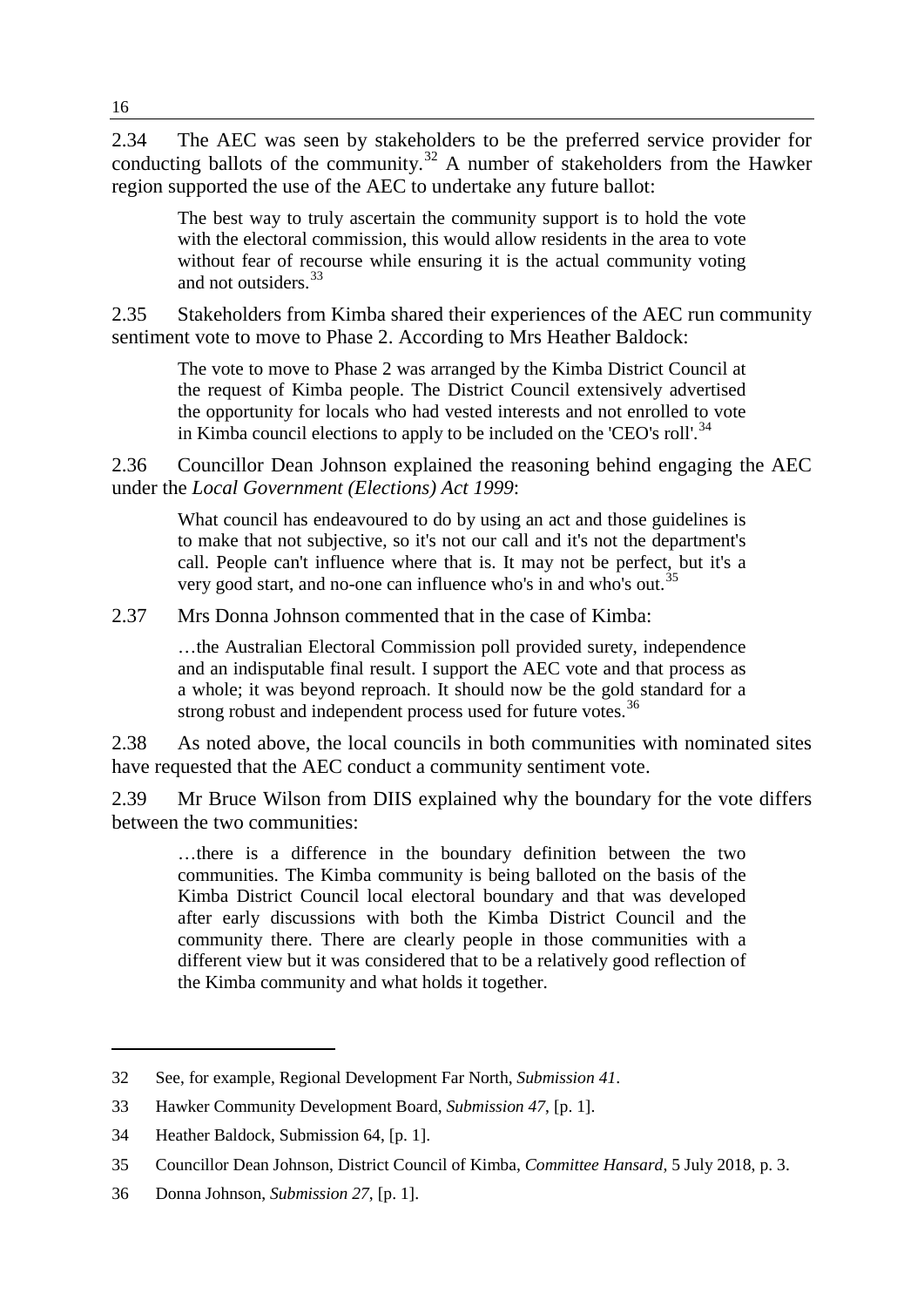For Wallabadina, because the boundary between the Flinders Ranges Council and the Outback Community Authority effectively runs through the property, we've adopted the Flinders Ranges Council electoral boundary plus a 50-kilometre radius north of that into the Outback Community Authority. The Outback Community Authority does pose a different challenge in that it isn't a local government; it's an authority under the state government. It doesn't have an electoral roll and an electoral boundary so we had to draw an arc, as it were, of 50 kilometres. We've had that discussion with the Outback Community Authority and we've had that discussion with community members. Again, not everyone's happy but the majority of people see this as a reasonable reflection of their communities.<sup>[37](#page-8-0)</sup>

2.40 The Adnyamathanha Traditional Lands Association, both in a supplementary submission and at the hearing in Hawker, demanded that all of the traditional owners of the site near Hawker be included in the final community sentiment vote, not just those traditional owners that live within the council area or within 50 km of the proposed site.

We mightn't have native title in all parts of our land, but this is our land. There are over 2,000 of us. There are some that don't live in the 50 kilometre radius or whatever you see. However, it's still Adnyamathanha land that they're talking about, and Adnyamathanha people live in all parts of our land. You just can't limit Adnyamathanha people to just the few Adnyamathanha people who live in this area. It's got to incorporate and capture all Adnyamathanha people.<sup>[38](#page-8-1)</sup>

2.41 While the Wallerberdina site is not an Aboriginal site nominated by an Indigenous Land Council, it is worth noting Section 5 of Part 2 of the Act, states that there should be consultation with the relevant Indigenous communities:

(iv) any Aboriginal community or group that may be affected by the proposed nomination has been consulted and has had adequate opportunity to express its view to the Land Council [nominator].

2.42 Indigenous consultation around the site selection process is considered in detail in the next chapter.

#### *Committee view*

-

2.43 The committee appreciates that it is difficult for some residents and affected stakeholders to understand how the Minister can make a decision without having a definitive threshold or objective method by which community sentiment is assessed. That said, the community sentiment vote is only one contributing factor to assessing community support with additional information being sought from neighbours, community groups, council, businesses and traditional owners.

<span id="page-8-0"></span><sup>37</sup> Bruce Wilson, Department of Industry, Innovation and Science, *Committee Hansard*, 2 August 2018, p. 28.

<span id="page-8-1"></span><sup>38</sup> Tony Clark, Adnyamathanha Traditional Lands Association, *Committee Hansard*, 6 July 2018, p. 43.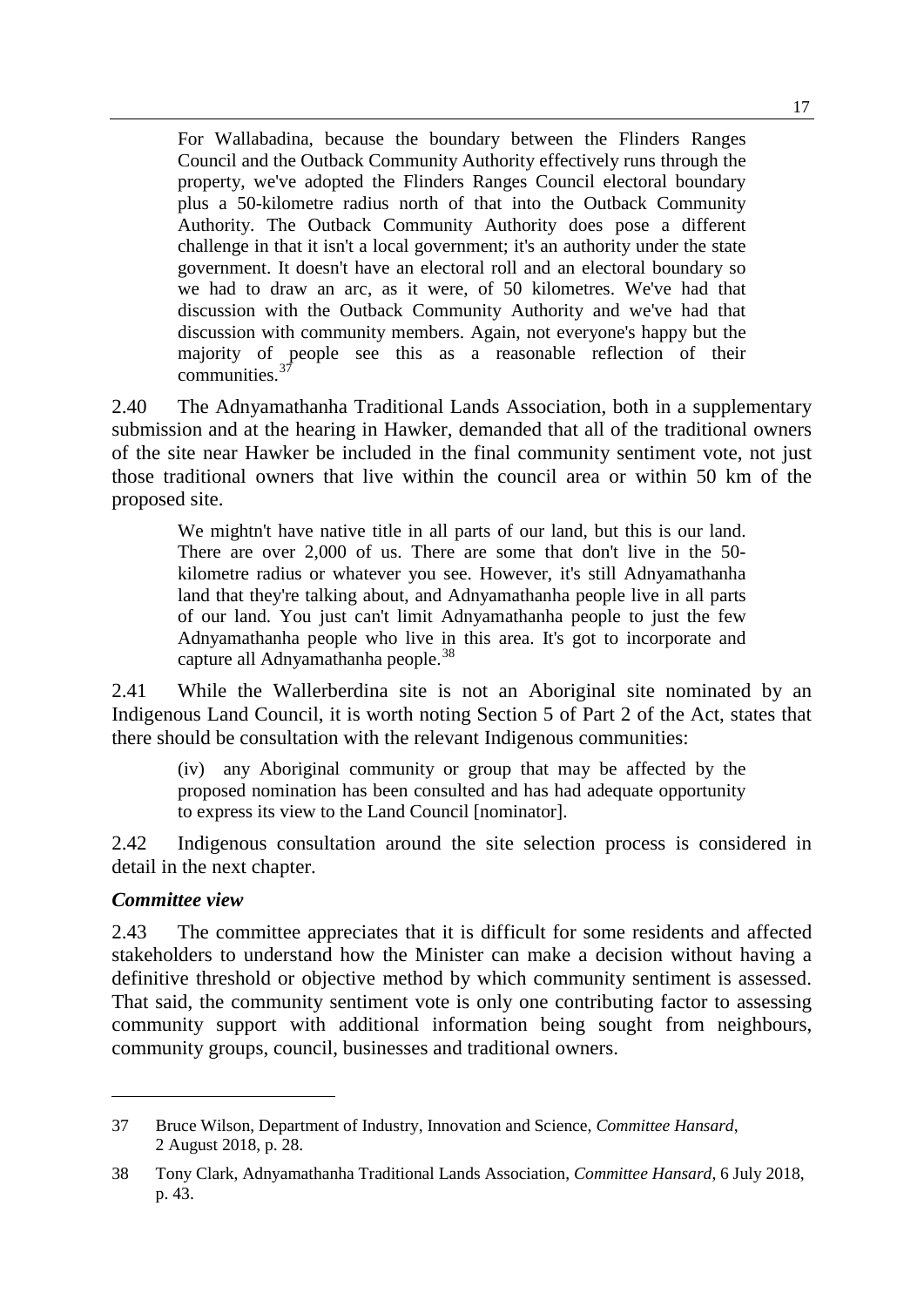2.44 The committee also appreciates that in some instances it is important for a Minister to have some discretion. Given the variety of factors involved in making a decision to select a preferred site (including, but not limited to, technical factors, cost of establishment and community support), it would appear appropriate to not impose a threshold level of support for the community vote to meet in order for a site to be selected as a preferred site.

2.45 That said, the committee recognises that the Minister has publicly stated that he will not impose a NRWMF on an unwilling community. Given this statement and that the question put will directly ask if the voter supports the siting of a NRWMF in their local area, a case can be made for ruling out any community where a majority of support is not achieved.

2.46 The committee welcomes the engagement of the AEC to conduct the community sentiment vote from 20 August 2018 and encourages all eligible voters to participate.

# **Wider community views**

2.47 DIIS stated that it has consulted members of the public beyond the nominating communities. For example, DIIS representatives have presented to audiences outside the nominating communities, including in Port Augusta and the Eyre Peninsula. In addition, DIIS has engaged through regional and state-based radio and print media communication to promote information and feedback on the project. Information is also available on the dedicated website and further engagement opportunities are available through social media.[39](#page-9-0)

2.48 Interested stakeholders from all over Australia were afforded an opportunity to make a submission to DIIS through the consultation process. DIIS highlighted that:

…the consultation process is open to all members of the public. The department does not exclude submissions from consideration by the Minister, based on where the person lives. For example, as part of the Kimba consultation process, 396 written submissions were received. Of these, 68 per cent were in the form of a form letter, and 71 per cent were from outside the local community. $40$ 

## *Stakeholder views*

-

2.49 Those stakeholders supportive of the NRWMF generally considered that the views of those most affected—direct neighbours and the local community—should be given relative importance in the selection process. $41$ 

2.50 For example, the Hawker Community Development Board submitted that:

At the end of the day the only people that will be truly affected by the repository going ahead or not is those local to the areas in question…

<span id="page-9-0"></span><sup>39</sup> Department of Industry, Innovation and Science, *Submission 40*, pp. 15–16.

<span id="page-9-1"></span><sup>40</sup> Department of Industry, Innovation and Science, *Submission 40*, p. 16.

<span id="page-9-2"></span><sup>41</sup> See, for example, Donna Johnson, *Submission 27*; and Melanie Orman, *Submission 77*.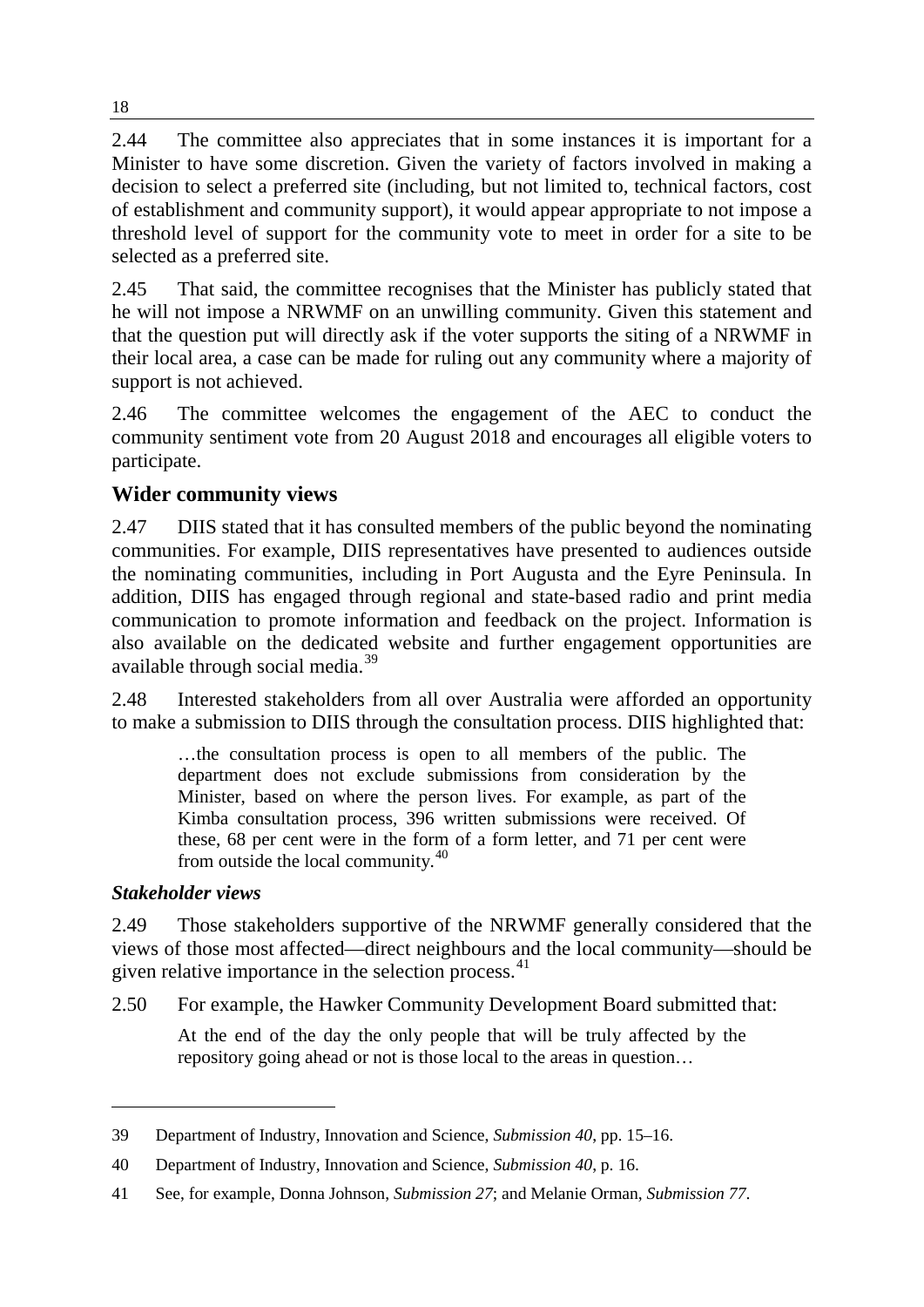People in other areas will also not see their employment levels change, new residents moving into bringing families, more school teachers employed, and more hospital staff and so on. We are the ones that have looked at the potential benefits and negativity that the proposal brings and have chosen to support the proposal. $^{42}$  $^{42}$  $^{42}$ 

2.51 Some stakeholders were concerned that the wider community may not be as fully informed compared to residents in close proximity to the nominated sites. Mrs Robyn Stewart contended that:

Taking it to the wider community, who have not had the same level of education and opportunity to garner information as we have, by way of community meetings, visiting experts onsite at the department office, etc. I feel that it would result in an emotive vote rather than an informed choice.<sup>[43](#page-10-1)</sup>

2.52 This was supported by Councillor Dean Johnson:

We have had many, many experts from both sides of the debate in our community. I don't see that same knowledge and recognition from those outside of our district…I don't think it's fair now to cast the net wider without having all of that information available to everyone.<sup>[44](#page-10-2)</sup>

2.53 Indeed, Mr Brett Rayner, one of the nominating landholders in Kimba, indicated that he had changed his position through the process:

To start with I was probably, I guess like a lot of people, scared of the work nuclear. Then through different things, and my own research, I've realised that maybe this is something we can have a better look at and I've learnt a lot more along the way. $45$ 

2.54 In contrast, those stakeholders opposed to the NRWMF generally considered that the views of the wider community should be taken into account.

2.55 Concerns were raised by stakeholders on the Eyre Peninsula that the 'green' reputation of the region's agricultural production could be questioned by the proximity of the NRWMF.<sup>[46](#page-10-4)</sup> For example, Mr Cameron Scott highlighted that:

The Eyre Peninsula is a very unique farming area that is separated from the rest of the state. All grain from Eyre Peninsula [EP] is delivered, blended and exported out of Lower Eyre Peninsula. Therefor Kimba's grain is mixed with every other town's grain on EP, the affect that this could have on our exports hasn't been taken into consideration at all.<sup>[47](#page-10-5)</sup>

2.56 Ms Michele Madigan outlined how this might play out:

<span id="page-10-0"></span><sup>42</sup> Hawker Community Development Board, *Submission 47*, [p. 2].

<span id="page-10-1"></span><sup>43</sup> Robyn Stewart, *Submission 10*, [p. 1].

<span id="page-10-2"></span><sup>44</sup> Councillor Dean Johnson, District Council of Kimba, *Committee Hansard*, 5 July 2018, p. 2.

<span id="page-10-3"></span><sup>45</sup> Brett Rayner, *Committee Hansard*, 5 July 2018, p. 9.

<span id="page-10-4"></span><sup>46</sup> See, for example, Janet Tiller, *Submission 9*.

<span id="page-10-5"></span><sup>47</sup> Cameron Scott, *Submission 18*, [p. 2].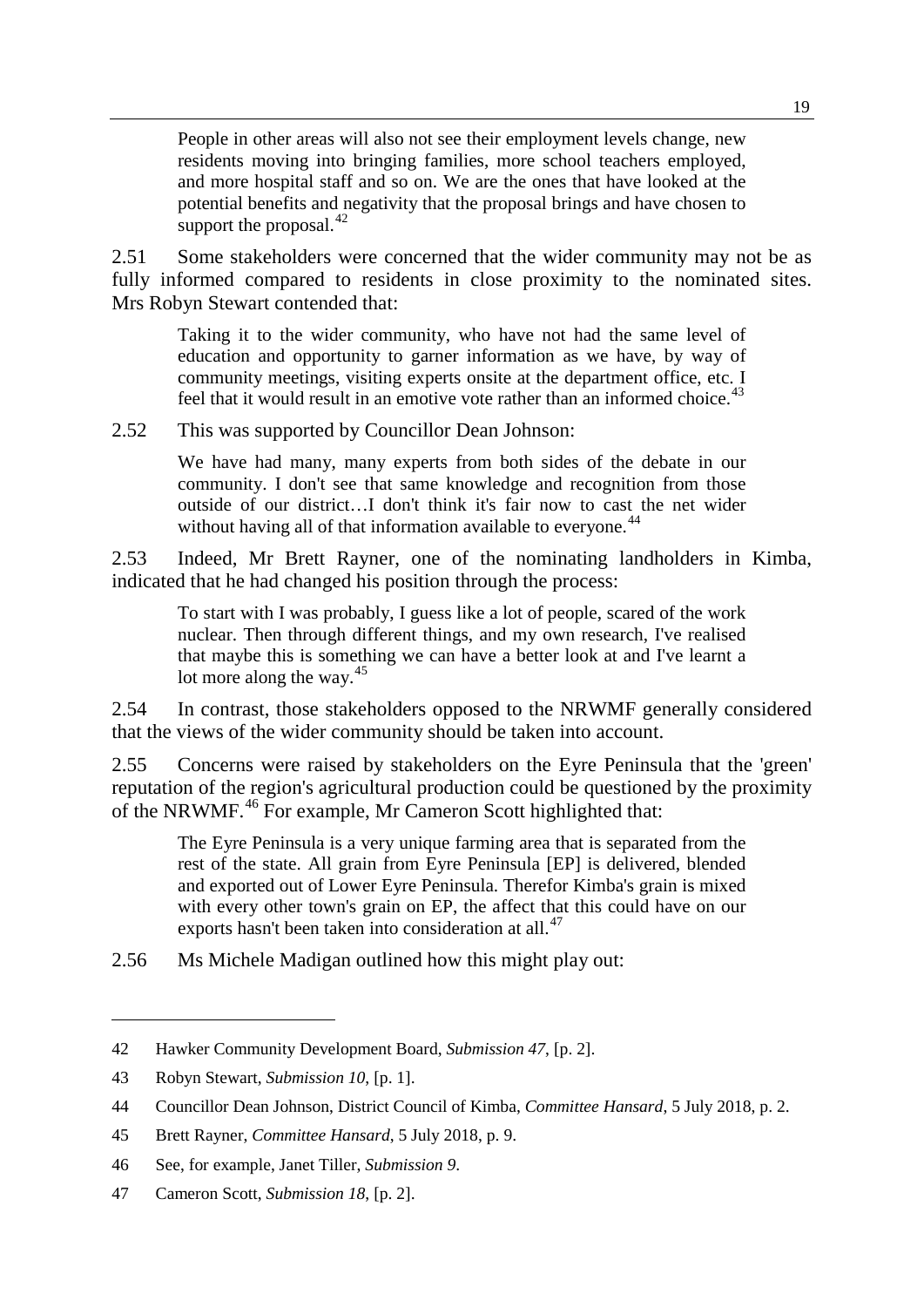…competition between grain farmers for international markets is so intense that the warning from the relevant professional marketing company is clear: proximity to a nuclear waste dump will have predictably disastrous negative effects.[48](#page-11-0)

2.57 However, Mr Andrew Baldock contended that the buffer zone around the facility could be used to provide transparency to the market that agricultural production next to the NRWMF did not contain elevated levels of radiation:

I guess one of the main opportunities we see is a 100-hectare parcel of land. They've indicated there'll be 40 hectares required inside of that, so it'll leave a remaining 60-hectare buffer zone around that. We've approached them to see whether it would be possible if the [agricultural] community could utilise that 60-hectare buffer zone to grow crops or undertake trials within that area and to have that produce independently tested…So we can say, 'This produce has been grown within that area and has no elevated levels of radiation,' just to alleviate any concerns within the market and also to help generate income for research and development locally and the partnerships that may be able to be formed with ANSTO and their team of scientists and researchers.[49](#page-11-1)

2.58 Mr Jeff Baldock provided examples of agricultural production co-existing with activities involving radioactive and other hazardous material:

…in our state the likes of Thevenard, where the wheat from that area goes off the same belt as what their radioactive sands do; Port Adelaide, where the uranium gets shipped out of, is the same place as where our wheat gets shipped out of; and Pirie—it's a bit of a different issue in a way, I guess which has an actual issue with the lead over there, but they tend to blend their grain from there, and that's never been an issue for anyone selling for  $export.<sup>50</sup>$  $export.<sup>50</sup>$  $export.<sup>50</sup>$ 

2.59 Indeed, Mr Bruce Wilson noted that DIIS did not have concerns about the potential impact on agricultural produce:

Food Standards Australia assure us that, with the regulatory frameworks, in their view there won't be any risk to market access for Australia and nor has there ever been any recorded history of market access issues due to radiation concerns. The Department of Agriculture has given similar assurances around licensing and export controls.<sup>[51](#page-11-3)</sup>

2.60 Concerns about the potential effect on the tourism industry, particularly in Hawker, were forthcoming. Mr Greg Bannon highlighted the uncertain impact on tourism:

<span id="page-11-0"></span><sup>48</sup> Michele Madigan, *Submission 26*, p. 2.

<span id="page-11-1"></span><sup>49</sup> Andrew Baldock, *Committee Hansard*, 5 July 2018, p. 10.

<span id="page-11-2"></span><sup>50</sup> Jeff Baldock, *Committee Hansard*, 5 July 2018, p. 32.

<span id="page-11-3"></span><sup>51</sup> Bruce Wilson, Department of Industry, Innovation and Science, *Committee Hansard*, 2 August 2018, p. 28.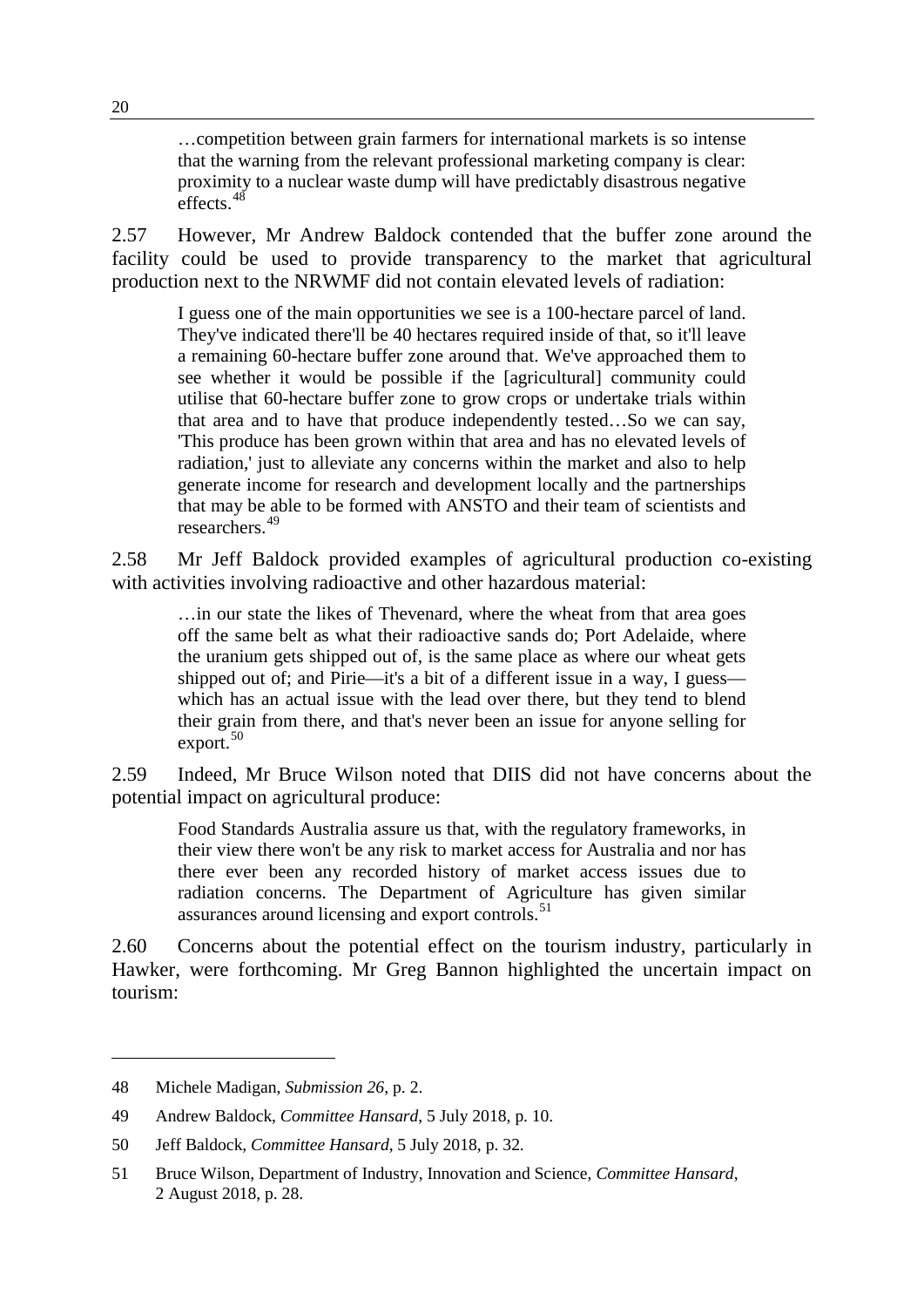The Flinders Ranges are noted as being one of the 10 best tourist destinations in the world. It might be a matter of perception, but nobody can say how it's going to affect our tourism.<sup>[52](#page-12-0)</sup>

2.61 That said, Dr Susan Andersson quantified the effect of a hypothetical drop in tourist numbers:

And if there is a two per cent drop in tourism in the Flinders Ranges, with an annual expenditure of \$425 million and 1900 direct jobs in tourism, a two per cent decrease from the reputational risk in tourism would lose 38 jobs. A five per cent decrease would lose 95 jobs. I'm not saying it would be a 50 per cent decrease, but just two per cent decrease would lose \$8.5 million in tourism income in just one year. That makes the \$10 million and possibly 45 jobs [from a NRWMF] much less attractive.<sup>[53](#page-12-1)</sup>

2.62 The contrary view was also posed. Mr Malcolm McKenzie noted that uranium mining had not impacted tourism around the Beverley Mine in the northern Flinders Ranges:

Arkaroola is up there, right next to the Beverley Mine. Has that tourism thing been shut down? I don't think so. There are thousands of tourists who go to Arkaroola.[54](#page-12-2)

2.63 Mr Bruce Wilson discussed international examples where agriculture and tourism have not been affected by close proximity to a NRWMF:

We also brought out some French farmers who live around the French facility in Aube and they talked about their experience in growing champagne and raising cows, and the dairy products, including cheesemaking…They've never had any market issues and never had any price issues and never had any tourism issues. That's been replicated in the UK with the facility in the Lake District. There's farming up to that facility. The El Cabril facility is in a national park. The Lake District is in a World Heritage area. We have looked everywhere and we cannot find any evidence at all to support the concerns.<sup>[55](#page-12-3)</sup>

#### *Committee view*

-

2.64 The committee respects that all Australians may have an interest in where and how Australia's nuclear waste is disposed. Further, these stakeholders should have an opportunity to have their views recorded and considered. That said, the committee appreciates that DIIS has concentrated its efforts to inform stakeholders in the affected communities while still allowing submissions to be received from the wider community for consideration by the Minister.

<span id="page-12-0"></span><sup>52</sup> Greg Bannon, *Committee Hansard*, 6 July 2018, p. 29.

<span id="page-12-1"></span><sup>53</sup> Dr Susan Andersson, *Committee Hansard*, 6 July 2018, p. 29.

<span id="page-12-2"></span><sup>54</sup> Malcolm McKenzie, *Committee Hansard*, 6 July 2018, p. 14.

<span id="page-12-3"></span><sup>55</sup> Bruce Wilson, Department of Industry, Innovation and Science, *Committee Hansard*, 2 August 2018, p. 29.